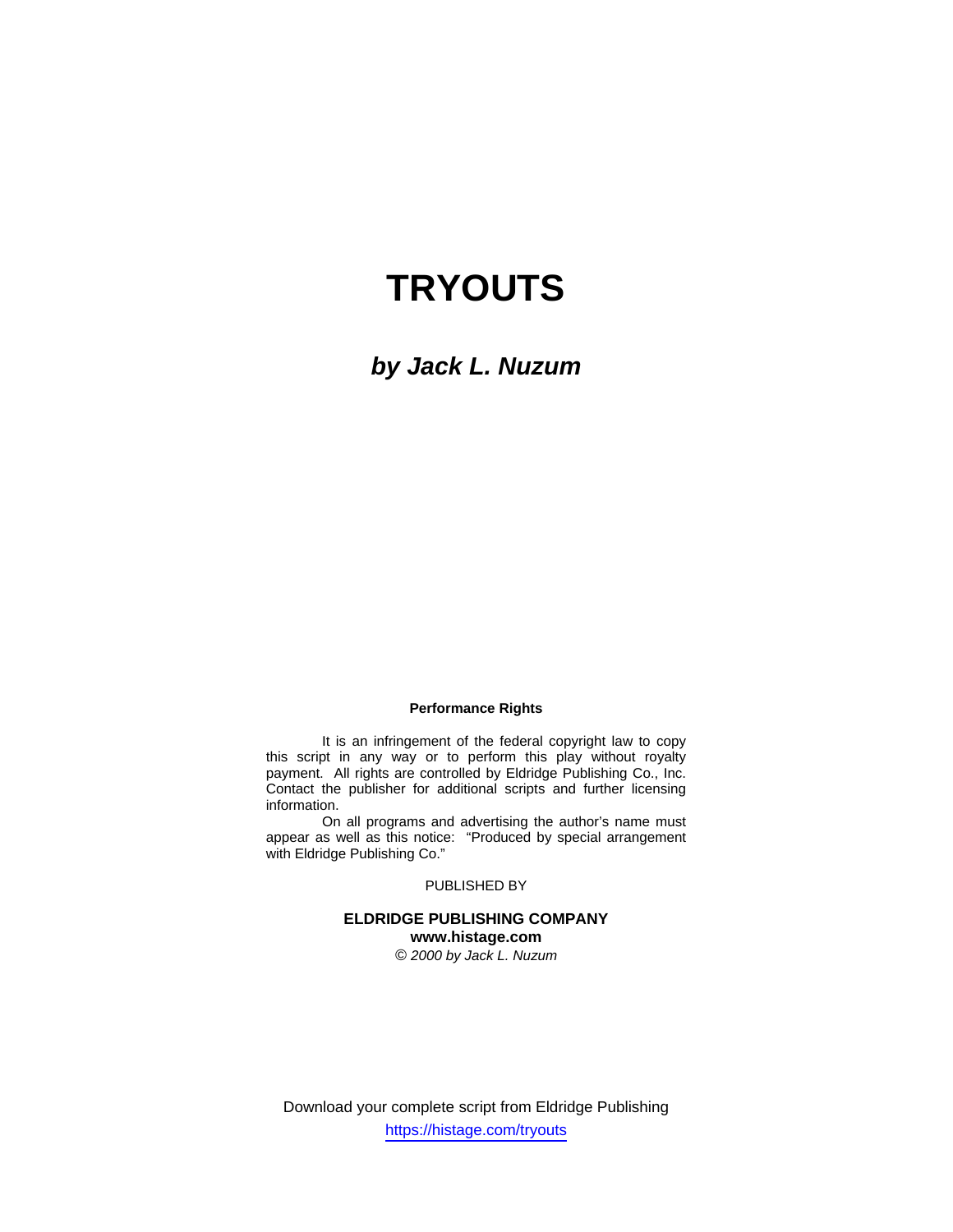# **STORY OF THE PLAY**

**Tryouts** consists of four related one-acts. In "Mom's Boyfriend," Susan is bringing home a serious boyfriend for the first time, and her teenage daughter feels like she's trying out a new dad. "Audition" has Megan figuring the lead in the school play is hers as a senior drama student until Tasha, a hotshot sophomore, shows up for tryouts. In "Interview," Brandon really wants a job at the burger joint where his best friend works, but is he ready for the rigors of a job interview? His friend Erik doesn't think so and tries to help him prepare. Finally, in "Close Call," Ann is upset about not making the varsity soccer squad, but is having trouble getting sympathy from her big sister Julie, who is nervously waiting to hear if she made homecoming court.

Competition, stress, excitement and jealously are but a few of the emotions these characters share as they all undergo the pressure of "trying out." Filled with humor and pathos, these four one-act gems connect thematically into a beautiful full-length production.

# **Running Time:**

60 minutes

*Tryouts - 2 -*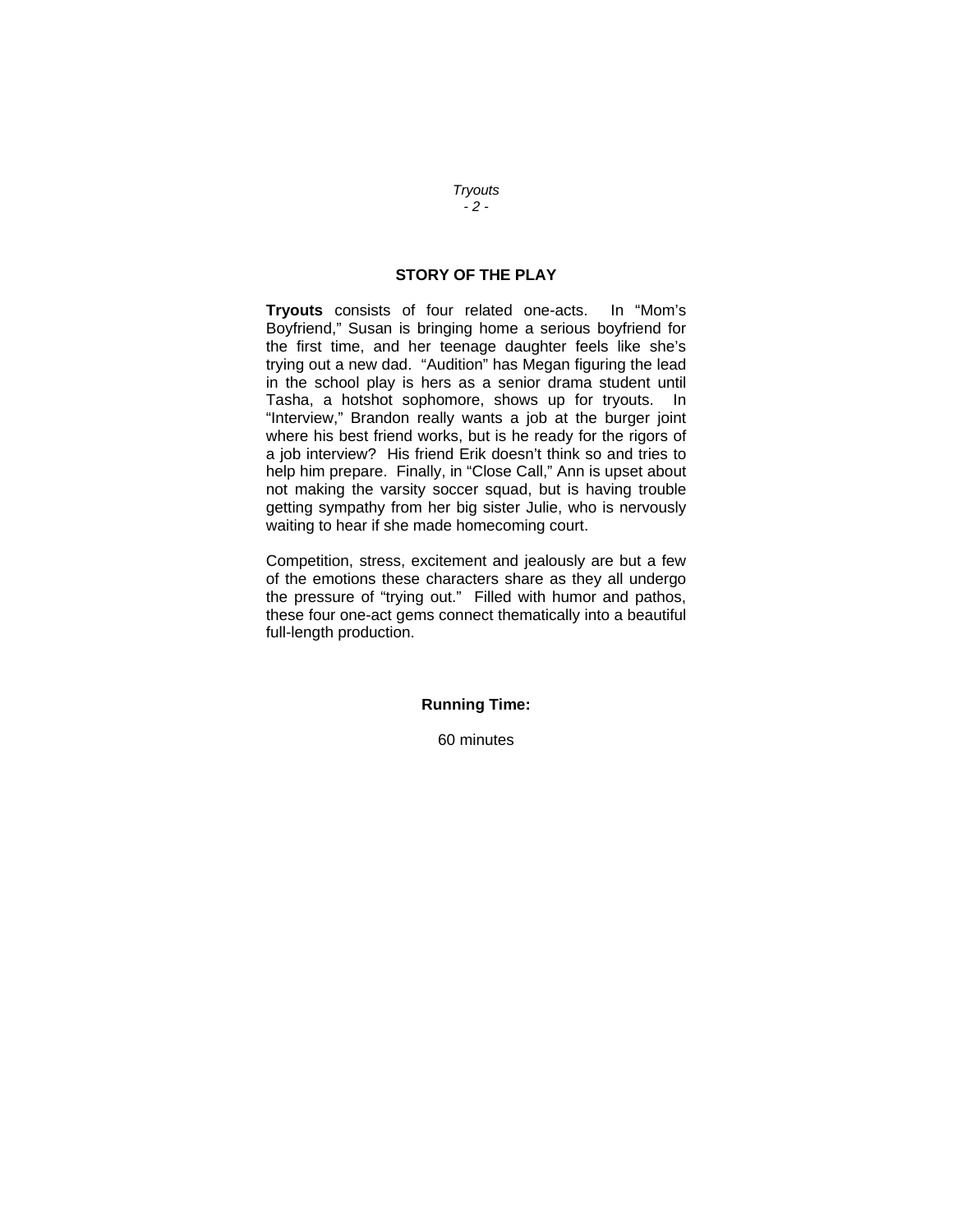#### *Tryouts - 3 -*

# **CAST OF CHARACTERS**

## **Mom's Boyfriend**

- **SUSAN:** Mature single parent who is trying to balance her daughter's anxiety with her own desire for a new life.
- **BETH:** Teenage daughter with a mouth on her; close to her widowed mother, but anxious about the new man in Mom's life.

**BILL:** Mature male, who tries too hard to make a good impression on the daughter of his new girlfriend.

## **Audition**

**MEGAN:** Senior in high school; very academic, but not a great actress.

**LIZ:** Senior, too, but easy going; prone to overacting.

**TASHA:** Sophomore who tries out on a lark and proves very talented.

JASON: Complete nerd, no acting ability.

**2 GIRLS:** Friends of Megan.

**VOICE:** Drama teacher, mature female.

#### **Interview**

**ERIK:** Upperclassman, torn between loyalty to friend and fear of being embarrassed by that friend.

**BRANDON:** Hyperactive, lovable, but not terribly bright.

# **Close Call**

**JULIE:** Senior cheerleader, vain. **ANN:** Her down-to-earth younger sister.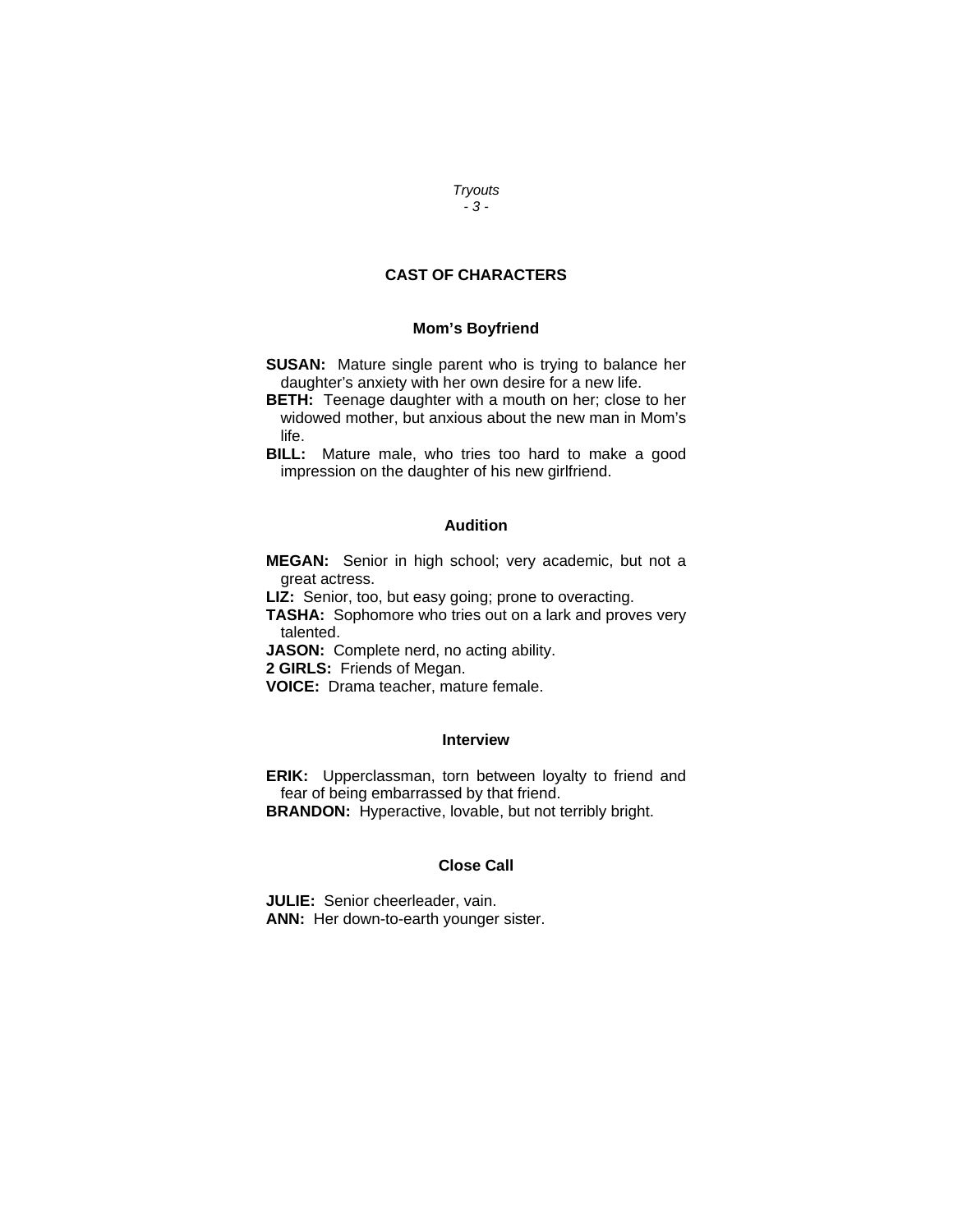## **PRODUCTION NOTES**

This play consists of four different interlocked plots. They may be produced as written or separately as four one-act plays.

#### **Set**

When produced together, each section should have its own place on stage: kitchen scene SR, drama auditions and job interview CS; and bedroom scene SL.

The kitchen set, SR, occupies about one-third of the stage. Cupboards above and below a counter with a sink angle US from the SR entrance. US is a stove and refrigerator, with more cupboards and counters angling DL. There is a circular dining table in the middle of the set with three chairs.

The bedroom scene takes up the SL third of the stage. There is a flat with teen posters all around. The bed is US against the flat with a desk and chair angled DSL of the bed. SR is a small vanity table with a mirror frame and seat.

## **Props**

Vegetables, knife (Mom) Drinking glasses Playbooks (for tryouts) Soft drink cups with Burger Blast name and logo Stuffed animal, telephone (Ann, Julie) Table set for dinner, vegetables and salad preset on plates Soccer "stuff" – ball, cones, poster Tiny meat loaf in a big glass dish

#### *Tryouts - 4 -*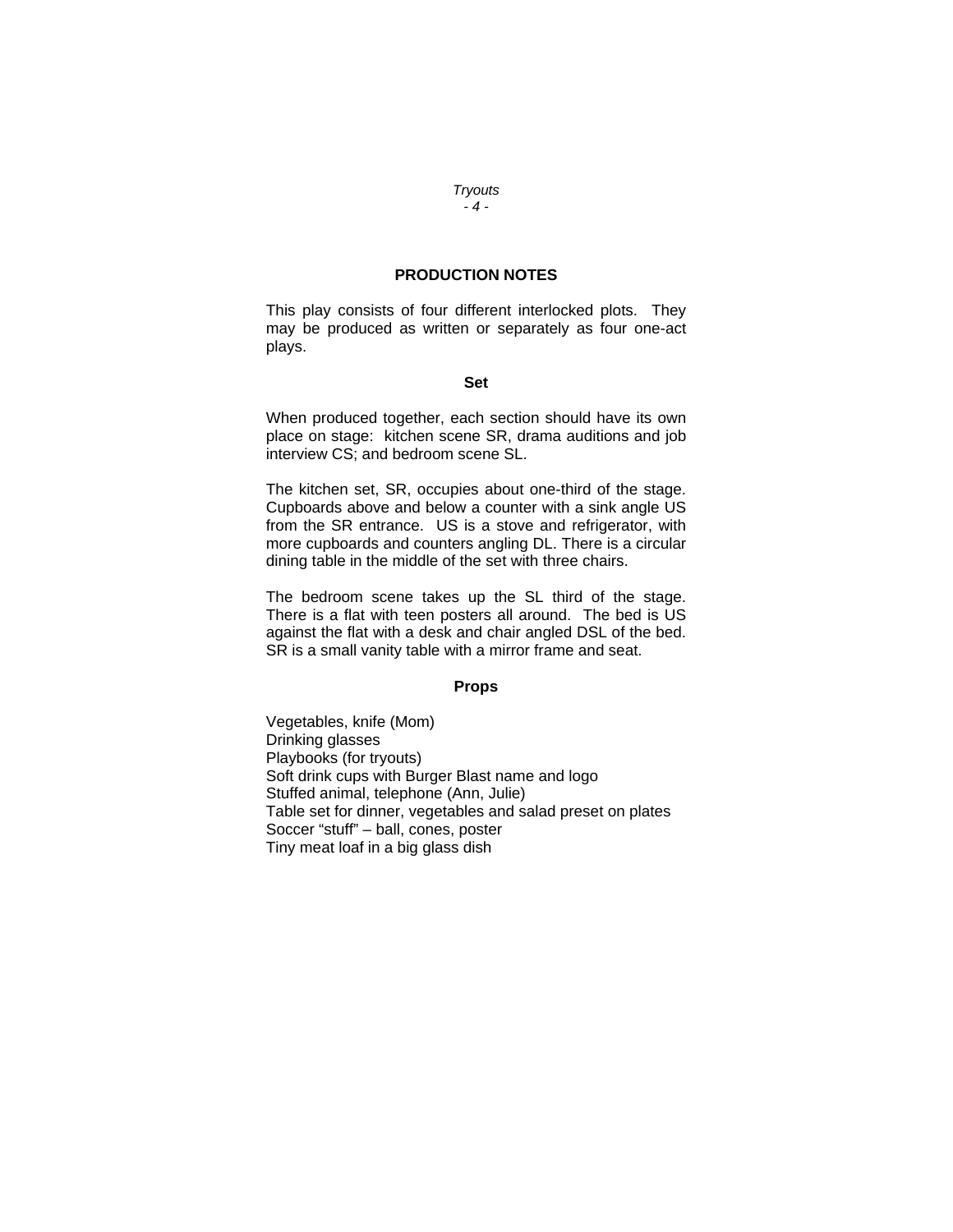## **ACT I Scene 1: Mom's Boyfriend**

*(AT RISE: Kitchen set, SR. SUSAN, the mother, is fixing dinner. She's not a good cook and is trying something beyond her abilities. She's also distracted by the conversation with her teenaged daughter, BETH, who is setting the table for dinner. As LIGHTS come up, Susan is bent over the oven and burns her finger. She yells something, turns around sucking her finger, and runs cold water over it from sink SR.)*

- BETH: *(Bringing place mats from SL cupboards and setting three places.)* I don't understand, Mom. If you want to impress this guy, why are you cooking for him?! Our usual company dinner is Chinese takeout plus my dessert.
- SUSAN: *(During this scene, SHE is fixing a salad, cutting up soft vegetables like mushrooms and tomatoes so the knife doesn't click.)* Very funny. I'm not that bad a cook; just out of practice.
- BETH: *(To drawer to get silverware.)* So, you met him at a conference two months ago, is that the story?
- SUSAN: Uh huh. I mentioned him then, didn't I?
- BETH: *(Setting table with silverware.)* No, you didn't mention him until ONE month ago when you met again, apparently, at a "corporate strategy session."

SUSAN: Oh.

BETH: And since then you've been e-mailing back and forth at least two times a day, is that correct?

SUSAN: Yes, Miss District Attorney.

- BETH: Haven't you heard about how dangerous it is to fall for someone on the net?
- SUSAN: It's not just on the net. You've just mentioned how we have met twice, both for several days, in the flesh.
- BETH: *(Moves SL; SHE knows she's crossing a line here.)* Speaking of flesh, have you slept with him yet?
- SUSAN: *(Stops what SHE'S doing.)* That is none of your business, young lady. But the answer anyway is no.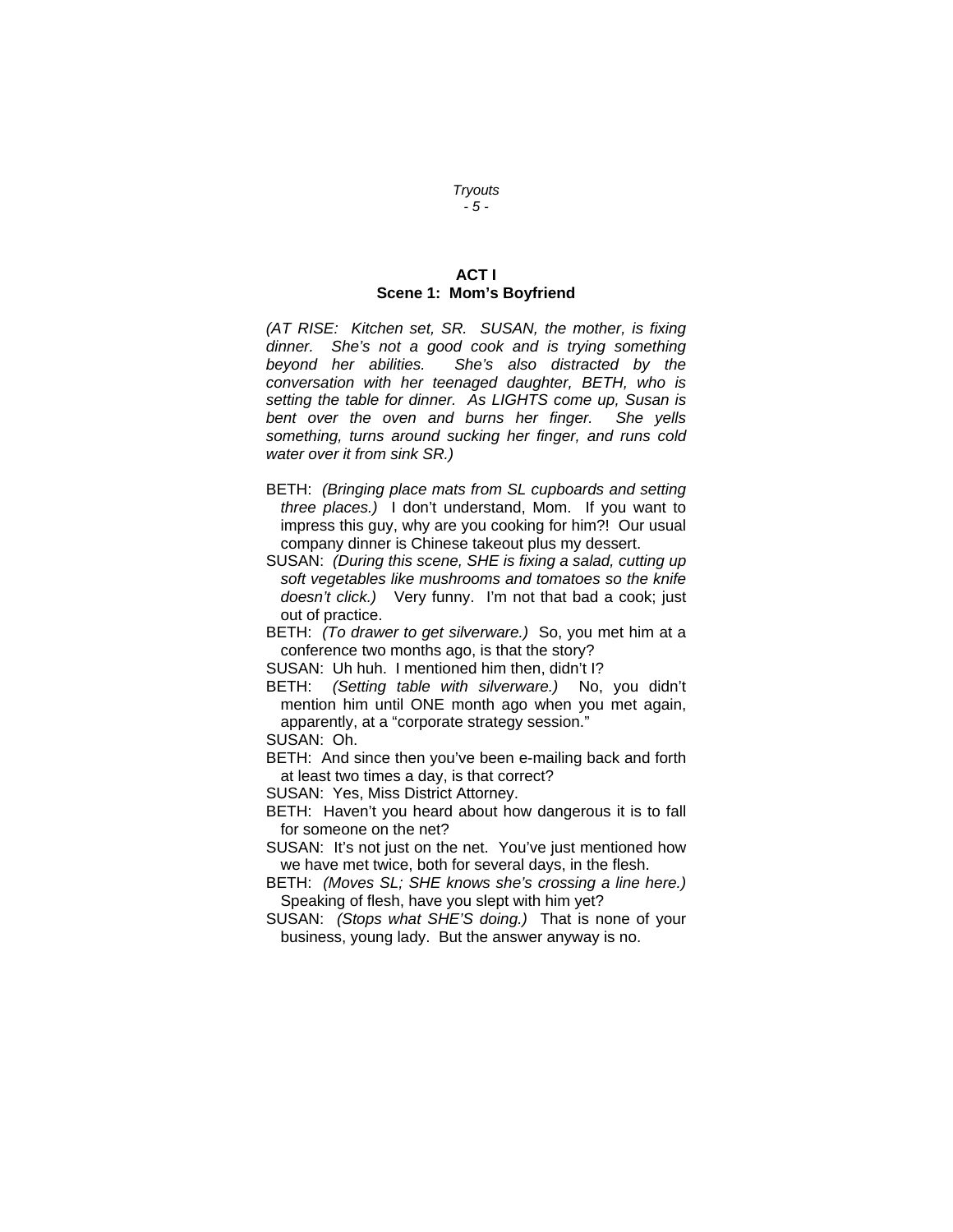- SUSAN: *(Continued.)* If it's wrong for you to sleep around before you're married, it's wrong for me.
- BETH: That's a switch the same rules apply for adults that apply for teenagers.
- SUSAN: It's not just a rule; it's a way of life  $-$  sex in its proper place. *(Back to work.)* And don't get snippy; your "catch the hypocrite adult" game won't work here. I haven't slept with anyone since your father died.
- BETH: You haven't even DATED anyone since Daddy died! *(SUSAN gives HER a look. Beth sits in SL chair at table.)* Oh, unless you mean that time you went out for coffee with Mr. Baker after open house at school. My mother on a date with my English teacher. I almost died!
- SUSAN: That's one reason we didn't go out again, plus the fact that he was wearing that same threadbare blue sweater and gravy-stained tie that you always described.
- BETH: See, I told you so! You didn't believe me 'til you saw it with your own two eyes. James actually asked him in class once what flavor his tie was! But wait. Is this a judgment from the woman who always says, "Don't judge on appearances"?!
- SUSAN: Generally I try not to, but there are always exceptions, like when appearances indicate something deeper, such as lack of personal hygiene.
- BETH: He's just got bad TASTE in ties! *(THEY share a laugh. Beth breaks the jolly mood by getting up and heading UL for the glasses.)* So, are you bringing what'shis-name home to meet the kid?
- SUSAN: Bill. And yes, partly. And for him to see where I live; my "space."
- BETH: *(Putting the glasses on the table.)* What if I don't approve? Would you tell him "bye-bye"?!
- SUSAN: What if he doesn't approve?! Would I tell you "byebye"?! *(BETH is appalled SHE could even say this.)* Of course, if you two couldn't get along, that would be a factor.
- BETH: A factor?! Not THE factor?
- SUSAN: Maybe THE factor. If you don't like him, maybe it means you see something that I don't.